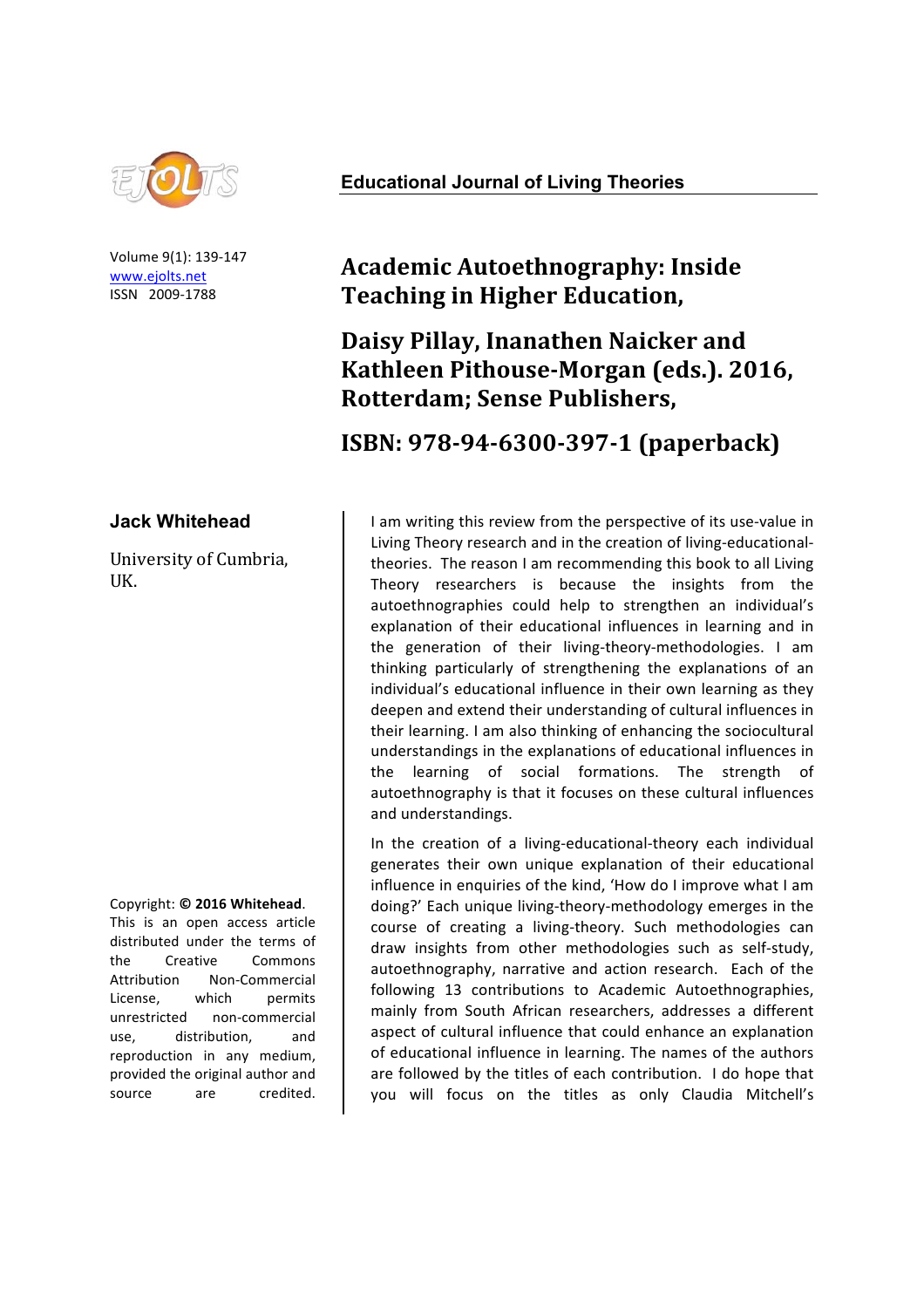contribution contains a question, What Difference Can This Make to Our Teaching? No contributor to this text has a title in the form of a question of the kind, 'How do I improve what I am doing?' I make this point to emphasise the importance of seeing this text as contributing insights to Living Theory research rather than providing an overarching methodological approach for the creation of a living-educational-theory.

## **Daisy Pillay, Inanathen Naicker and Kathleen Pithouse-Morgan - Writing Academic Autoethnographies: Imagination, Serendipity and Creative Interactions.**

The editors make the point that whilst in autoethnography the central research participant is the researcher herself, researchers look through the multifaceted lens of the self to consider issues of wider sociocultural significance beyond the self. (p.8).

They invite readers to experience autoethnographic research as a challenging, complex, and potentially transformative methodology for facilitating sociocultural understandings of academic selves and of teaching in higher education. I agree with their claim that the book will be useful to specialists in the field of higher education and to those in other academic domains who are interesting in self-reflexive and creative research methodologies and methods. (p. 14)

### **Liz Harrison - A Tinker's Quest: Embarking on an Autoethnographic Journey in Learning "Doctoralness".**

Harrison embraces the notion that the core of the work of South African universities of technology is technological criticality by which she means understanding the epistemologies and assumptions that underpin the mechanisms we invent and use to solve problems in our society.

Harrison shows how autoethnography enables her to become critical of her own assumptions about knowledge and knowing:

... to think deeply about the potential consequences of how I construct and sell knowledge, and to gain an empathic understanding of the work that has gone into creating the knowings that I will critique as a paid thinker. Through questioning and answering myself, I can apply the same standard with integrity to the complex work of others. (p.29)

With Liz Harrison's untimely death her contribution to Academic Authethnographies serves as her living legacy as others continue to draw inspiration and insights from her work.

## **Thelma Rosenberg - Conversations and the Cultivation of Self-Understanding.**

Rosenberg provides evidence of the role of conversation in enhancing cultural understandings:

Kathleen gave me more encouragement as I considered the unfamiliar idea of this research study being an adventure:

Educational Journal of Living Theories 9(1): 139-147, http://ejolts.net/drupal/node/278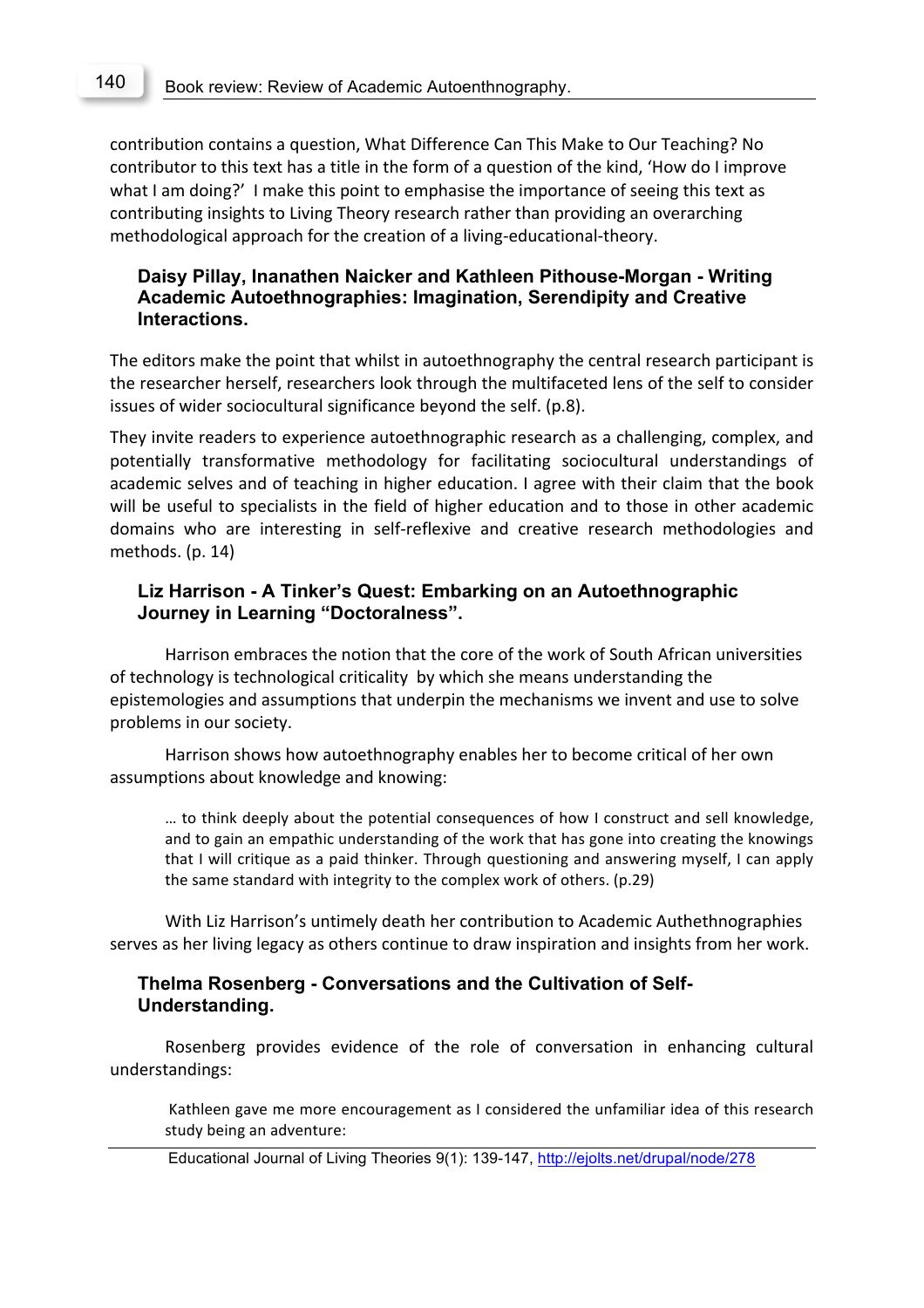I like the adventure metaphor for research – especially narrative research. Certainly, I think that the kind of emergent research process that you are undertaking is like an adventure. It can be exciting but also perplexing at times. And you really don't know exactly where you will end up until you get there, but you have to keep following the clues and have faith in yourself. It is risky, but also potentially very rewarding (Personal communication, February 11 2014)

A key moment in my research process, when I felt my thinking shift from self-consciousness about telling my story to a sense of responsibility towards my children, happened during a telephone conversation I had with Lauren...

Rosenberg also provides evidence of the educational influences of the ideas of others in showing the living legacy of Harrisson's ideas:

Then I read Harrison's (2009) clarification of her use of autoethnography as a research methodology and, with this, the proverbial penny dropped for me. She wrote:

I am questioning the role of my culture in education and vice versa through my own narrative (the primary data), using ethnographic 'texts' such as journals... photographs, the accounts of others and e-mails. The texts are used as 'triggers' to enable me to story my educational experiences in the context in which they occurred and are occurring. Methodologically, it is in my writing and self-analysis that I am able to see culture at work and to question implicit assumptions (emphasis added).  $(p.255)$ .  $(p.42)$ 

## **Chris de Beer - Creative Self-Awareness: Conversations, Reflections and Realisations.**

De Beer focuses on his growing self-awareness as creative designer, lecturer in the jewellery design programme, and artist that manifested during two collaborations. In one of these collaborations with his partner Marlene, de Beer engages with a feminist critique of the cultural dominant, patriarchal, symbolic order:

Marlene's work revolves around how women need to establish a feminine symbolic order or genre in response to the Western dominant masculine-patriarchal order, where women have historically served as a sacrificial substratum and mirror for masculine projections. She feels the need to contribute to the creation of a symbolic feminine order, which should be based on the recognition of ontological difference, while at the same time recognising coexistence. This does not signal the replacement of patriarchy with matriarchy. A mimetic strategy, as put forth by Luce Irigaray (1993), through subversion and parody, would be a method with which to disrupt the culturally dominant patriarchal symbolic. As Marlene said: "My choice of subject matter, techniques, and materials deliberately works to subvert and mimic the stereotypical normative construct of women as objects" (de Beer, 2013) (p.61)

As most Living Theory researchers are working and researching within such a patriarchal symbolic order, de Beer offer's insights from his own learning that could be useful in the creation of a living-educational-theory.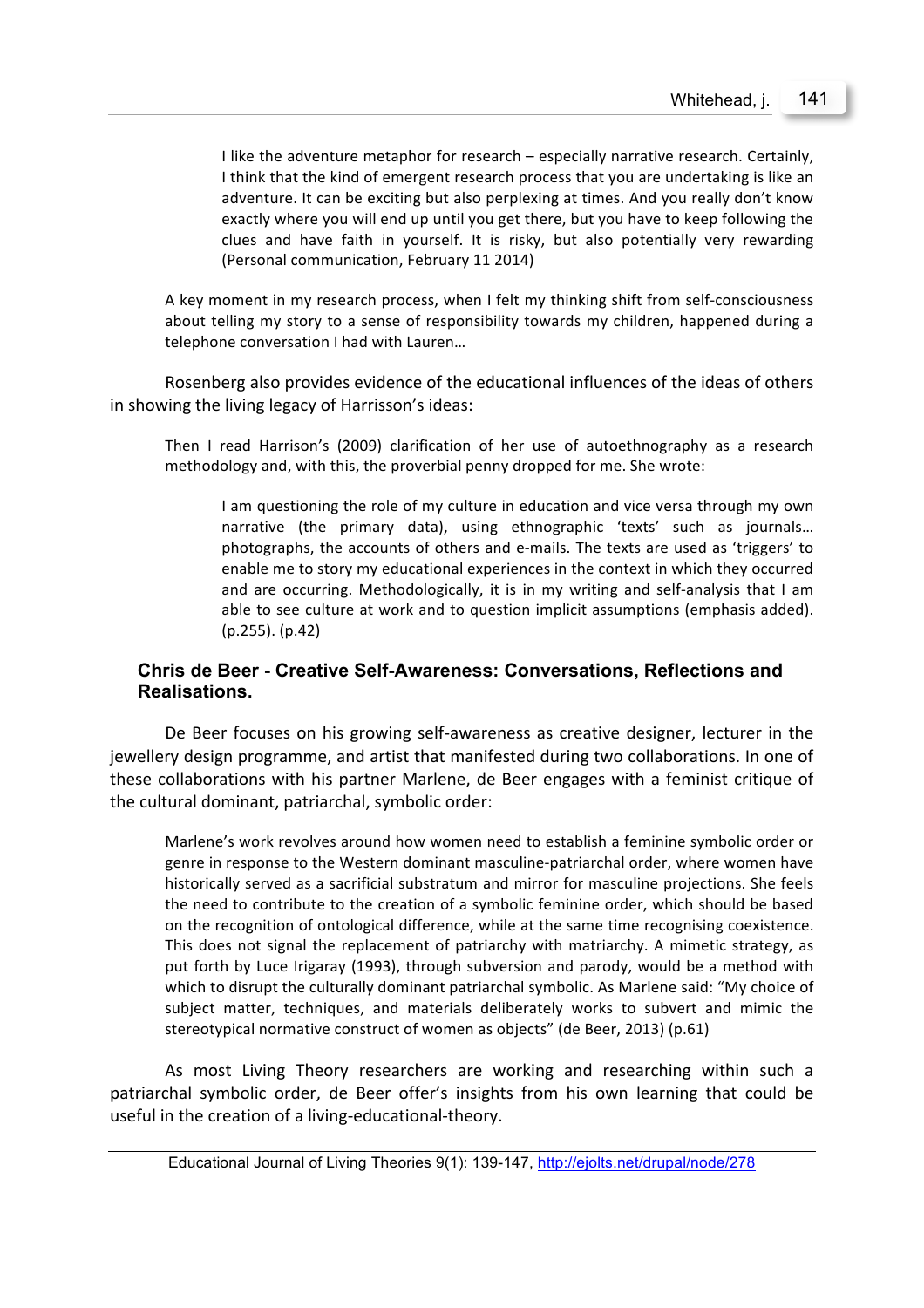## **Lasse Reinikainen and Heléne Zetterström Dahlqvist - Curating an Exhibition in a University Setting: An Autoethnographic Study of an Autoethnographic Work.**

Reinikainen and Dahlqvist point out that in recent years two different genres of autoethnography have been developed. They say that one is the evocative or emotional genre, which emphasizes the individual personal experience and the other is the analytical genre, which instead emphasises the social world outside the researcher. The authors lean more towards the evocative genre because they focus more on their own experience on an individual level. (p.71) They point to the importance of autoethnography in promoting interdisciplinary collaborative creativity as well as deepening understandings of social change:

Coming to know ourselves better through this autoethnographic work in higher education in the way presented here, we realize that there is much more to our everyday life at universities than just teaching and research. We deal with a lot of creative work an with building and maintaining relationships as well as friendships, but this might get lost if the university becomes a more competitive environment. Doing this kind of self-reflexive work can help us find opportunities to promote interdisciplinary collaborative creativity as well, as in this case, to give a deepened understanding of social change. (p.81)

#### **Sizakele Makhanya - My Mother, My Mentor: Valuing My Mother's Educational Influence.**

Makhanyas contribution was a highlight for me in reading Academic Authobiographies. This was because of her explicit focus on deepening her understandings of an educational influence from both the mentoring of her Mother and the way that Makhanya deepens her understanding of her values of creativity, trust and freedom as she engages with this cultural influence from family life.

A metaphor I can use to represent the mentoring I received from my mother is the sewing machine. This sewing machine metaphor drawing (Figure 6.2) is important to me in understanding my mother's educational influence because when I reflected on my life I realized the contribution of the sewing machine to us as a family. I value the mentoring I received from my mother on how to use the sewing machine. I learned that if you have a sewing machine you are able to do impossible things, such as educating children and feeding the family. I did not know that having the sewing machine at home was preparing me for my future career. I always share with my students that if you have a sewing machine you will never go to bed hungry. When writing this chapter I realized that, although I was not aware of it, the mentoring I received from my mother was preparing me for the future. (p.90)

The values represented by the sewing machine metaphor drawing include creativity, trust, and freedom. These values give me direction about what is important in life. I now see that some of the values I brought to teaching were a result of my own lived experiences. I cherish the freedom that is the reward of the sewing skill I was taught at home because I am able to share my knowledge with other people. My niece who stayed at our home is now working as a fashion designer for a clothing company, which indicates that sewing is part of the skills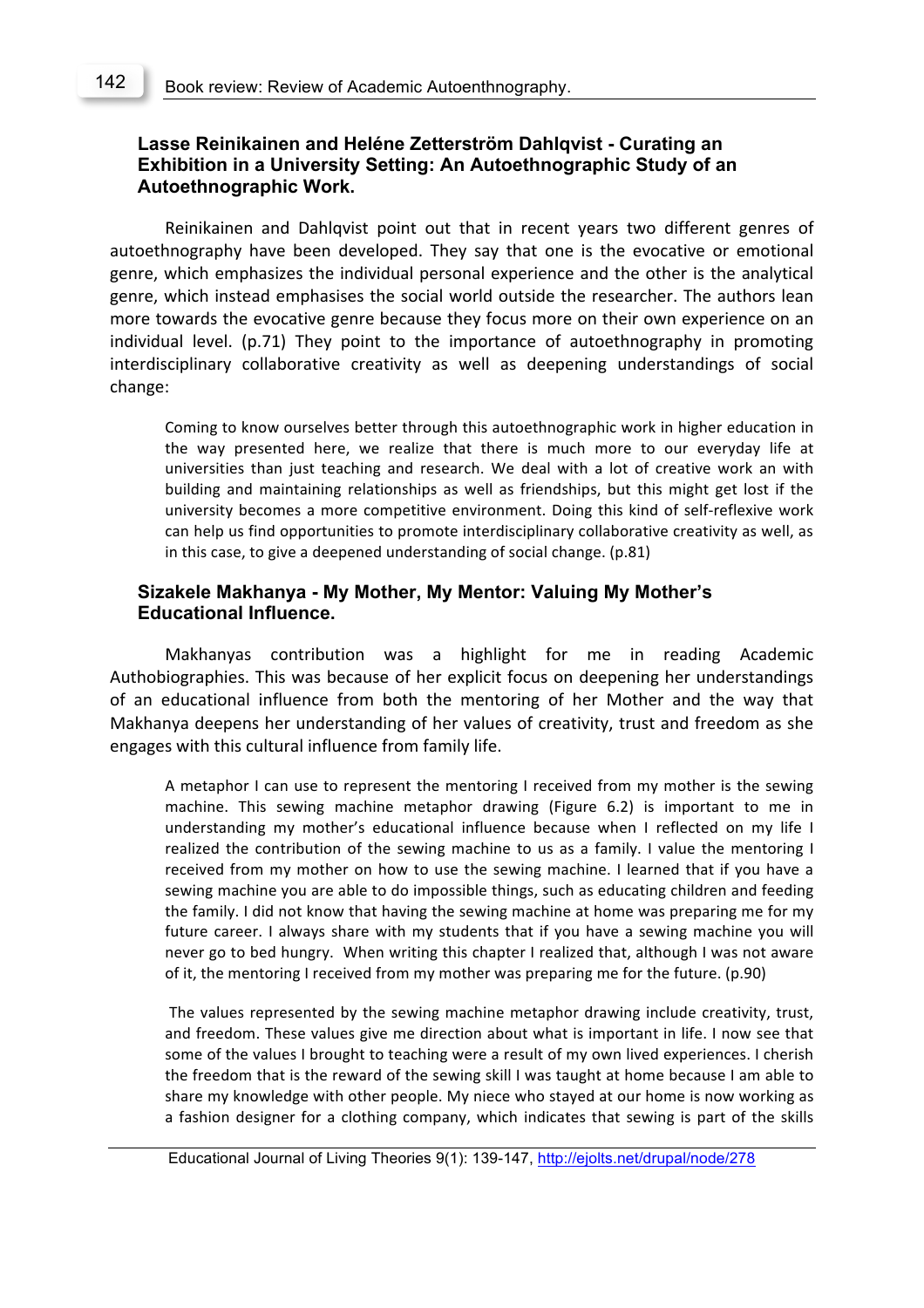that were transferred to us. We were mentored on how to use the sewing machine, and developed a love for the sewing machine. (p.91)

## **Delysia Norelle Timm - From Exclusion through Inclusion to Being in My Element: Becoming a Higher Education Teacher across the Apartheid-Democratic Interface.**

Timm engages in a relational autoethnography with a focus on her learning as a student, a young professional chemist, a chemistry teacher in higher education and an academic development professional. I meet many professionals whose embodied educational knowledge is very impressive yet they do not seem to believe in themselves as knowledge-creators. Timm presents a narrative that embraces reflexivity, responsivity, transparency of the researcher, relational awareness and dialogical coherence (p.96)in her lived experience of not believing in herself and being excluded in the apartheid system in South Africa.

Timm locates her autoethnography in her experience of a legacy of apartheid in South Africa that has negatively influenced the education and living conditions of other teachers and students:

The majority of our students and staff come from groups of people previously classified by race as black or African, Indian, and coloured. These suffered then, and still do, from a lack of economic empowerment, poorly resourced and underfunded education systems, and living conditions with high incidences of crime and violence. In addition to all this, the students and staff in our institution are faced with serious losses of lives of family members, fellow students, and colleagues due to HIV and AIDS. They live in emotionally charged and unsafe environments. The physical violence in the communities stems from anger and fear. There is an overwhelming experience of physical and emotional, mental, and spiritual abuse. Their "whole beings" are no longer whole due to the (di)stresses they experience. They find it very difficult to be in their Element. The (di)stresses are felt deep down in a their fibres and in the very viscera of their beings. They no longer have a "strong sense of self" (Antone & Hill, 1992, p.2). (p. 112)

#### **Lesley Wood -Transforming Ideas of Research, Practice and Professional Development in a Faculty of Education: An Autoethnographic Study.**

Drawing insights from action research, of which she is a recognsed international leader, and autoethnography. Wood explains how she uses autoethnographic strategies such as the creation of visual artefacts and critical self-reflection to help her to explore her own learning and live out her values. Wood does not complain about or judge others. She has learnt how to be inviting, to share her ideas rather than try to change those whose paradigms might differ to hers, but are just as worthy of her respect. Wood explains that this remains difficult for her, because she has frequently felt (and still feels) like an outsider due to her language, culture and history.  $(p.129)$ :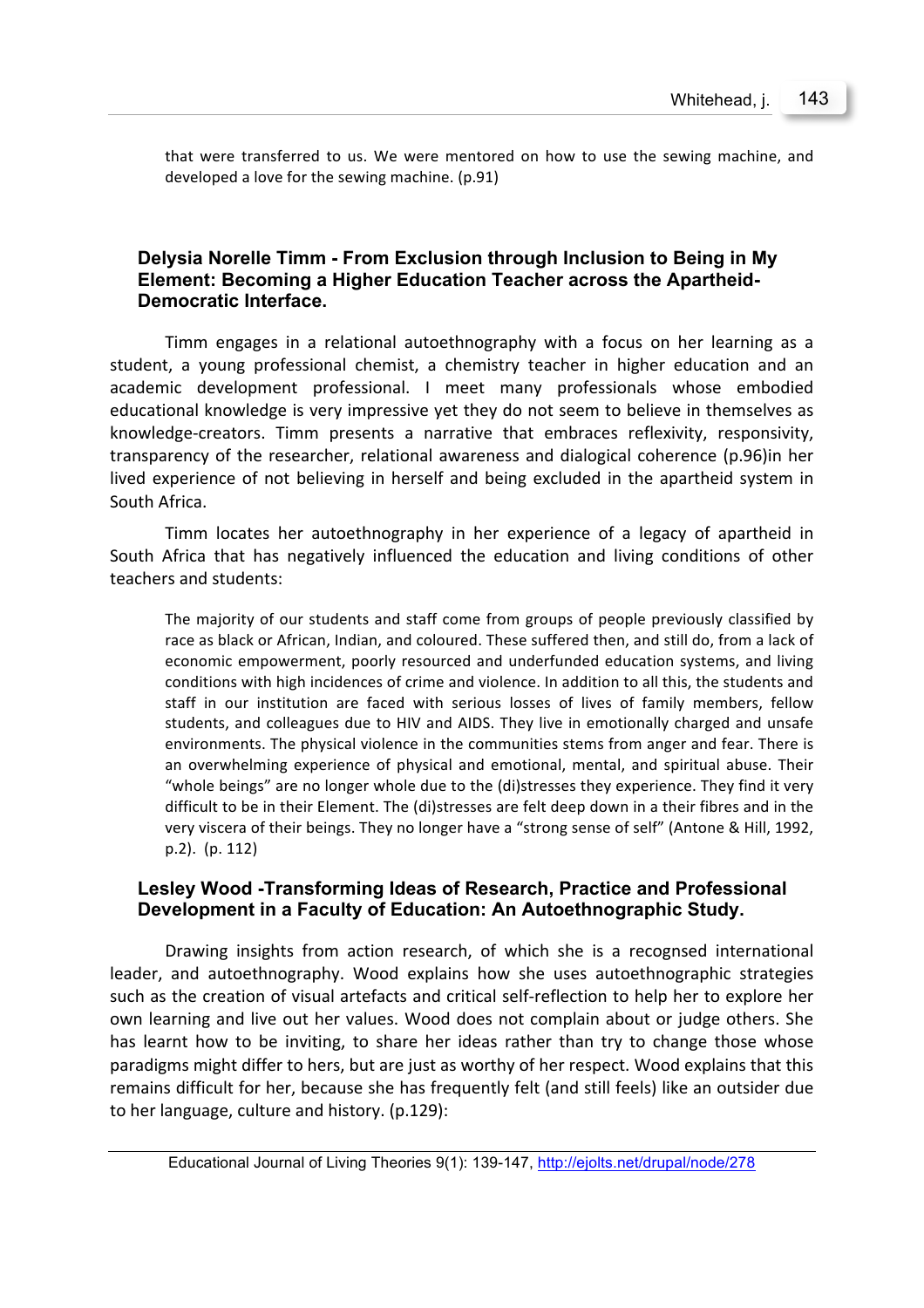Doing this autoethnographic enquiry has helped me to understand myself better as I become accountable for my actions and interactions. It has helped me to think deeply about my motivations, my visions, and my paradigms and allowed me to find ways to pursue my goals while living in harmony with my fellow academics. I have no doubt that this form of learning would be invaluable for our students because it "permits researchers to apply flexible modes of inquiry from their life experiences (to effect change) in educational institutions and classroom practices" (Belbase et al. 2013, p. 86). I have explained the actions I took to answer my research questions, and offered evidence to support my claims. I hope my story comes across as authentic, believable, and possible  $-$  three validating criteria of narrative forms of research suggested by Ellis (1993). (p. 130).

#### **Robert J. Balfour -The (In)Visible Gay in Academic Leadership: Implications for Reimagining Inclusion and Transformation in South Africa.**

I found Balfour's contribution very clear, his arguments persuasive and the most challenging of the contributions. I found myself challenged not because of his cultural location of his autoethnography within the South African Constitution but because of his advocacy of the need for identity assertion by LGBTTIQ South Africans, when this was the first time that I had encountered the addition of TIQ to LGBT identities:

The South African Constitution (1996) recognizes historical and structural inequalities pertaining to groups "based on perceived or 'real' differences (de Vos, 2004, p. 185). Law thus has an important role to play "in reordering ... power relations in ways which strive to ensure that all individuals are treated as if they have the same moral worth" (de Vos, 2004, p. 185). Rothmann (2014, p.84) noted that "though decriminalization (of homosexuality has occurred, this does not) ... ensure an eradication of homophobia" through legal or constitutional provisions. Ranciere argued that "the rights of (people) and of the citizen are the rights of those who make them a reality. They were won through democratic action and are  $\ldots$  guaranteed through such action (2006, p.74). Ndashe (2010, p.6) echoed this statement to suggest that LGBTTIQ (lesbian, gay, bisexucal, transsexual, transgender, intersex, and queer) South Africans much engage in "identity assertion".

In his autoethnography, Balfour shows how contextual factors and what he terms totemic examples (as public occasions or experience that not only represented the values of the institution, but also its characteristics, which might now always seem commensurate with the values), can modify a subjective understanding of leadership as transformation in relation to expectations and institutional values. Balfour draws four implications for a leader who identifies as LGBTTIQ in higher education:

First political, social or institutional support (sought through an essentialised loyalty to, or understanding of, race or language or religion) is not, and should not become, assumed. Second the leader has instead to rely more, in persuading the institution, on the intellectual and academic merits of arguments about, or perspectives on, issues – particularly those relating to transformation and diversity. Third, leaders are effective because of the support they secure in moving institutions forward; these allegiances should not be automatic, 'natural', or static; the leader has actively to see out those most marginal to power, or most vulnerable to its abuse, and seek redress and improved access for these groups. This requires a reflexive sensitivity (awareness of the complex laying and exchange of power to enable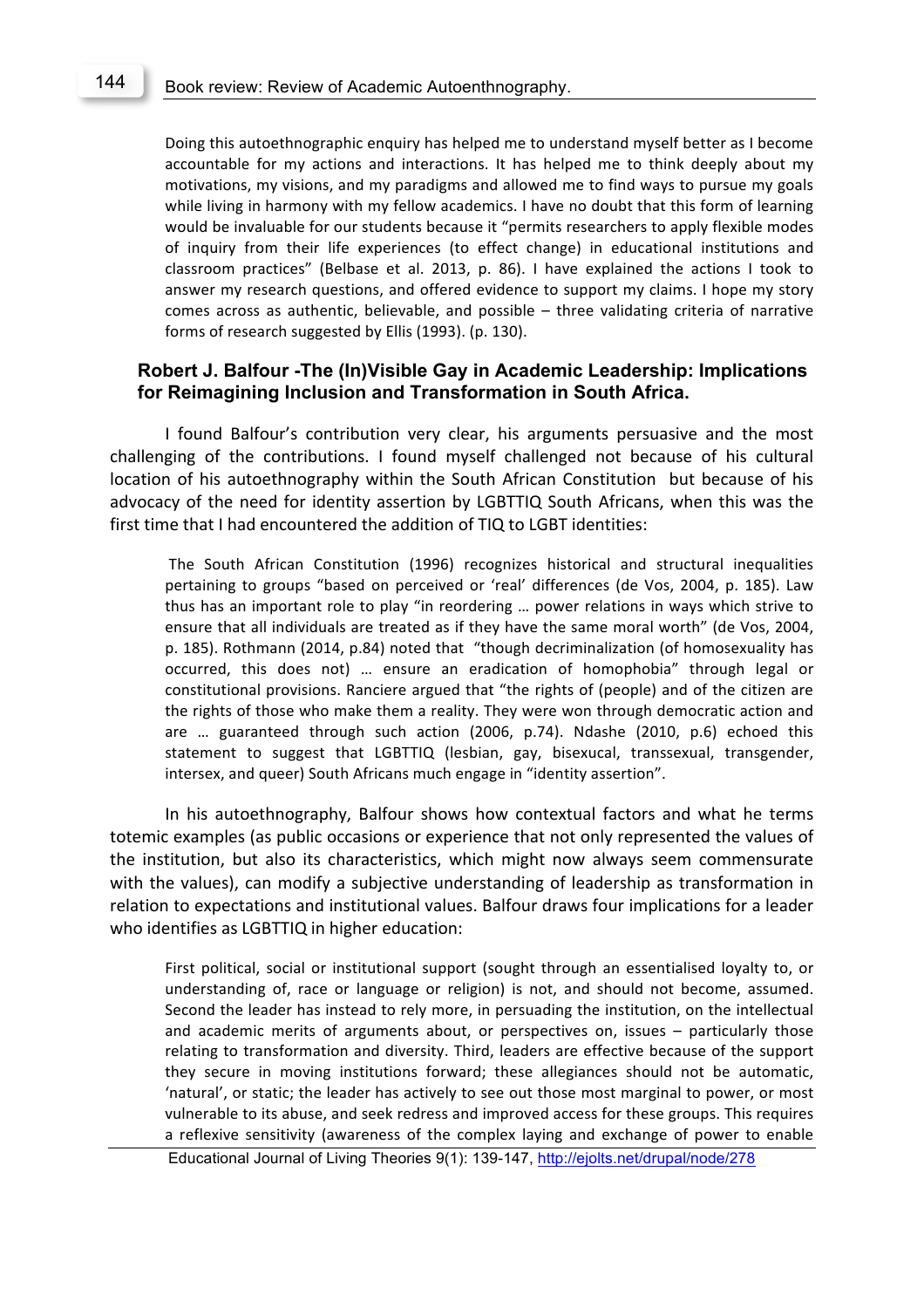some and disable others). Fourth, the leader has activity to create forums to safe spaces where the views of such people my come to be expressed and, more than that, has to create an awareness among other, more powerful groups, of the legitimacy, and indeed necessary inclusion, of such views as may come from such groups in higher education. LGBTTIQ people do bring experiences and understandings of difference that interrogate, context, as well as nuance contemporary understandings of transformation from the perspective of inclusion. Such insights can be used to better develop intellectual, social, economic, and indeed political leadership for all South Africans, and not just some. (p.145)

## **Bert Olivier - Information Conceptual Mediation of Experience in Higher Education.**

Olivier's autoethnography focuses on the cultural influence of language as a system of meaning and power relations, drawing on Lacan's notion of the symbolic realm. The usevalue of Olivier's contribution for Living Theory research is firstly in his warning that one should not make the mistake of thinking that, if narrative is a privileged category for anyone's self-understanding, then the human world comprises of countless personal narratives as its basic building blocks, atomistically interacting when the occasion requires and allows. Secondly it is in the way that Olivier draws insights into his autoethnography from the theoretical ideas of others as he draws attention to the African axiological principle of Ubuntu:

After all, for an individual to become an individual, she or he has to become socialized – that is, be taken up into kinship relations of a symbolic nature, primarily by being given a name signifying her or his place in society, as Lacan, following Freud and Levi-Strauss in this regard, has argued (Lee, 1990, pp18-21). This is a truism, but no less true because of it, and it resonates with the African axiological principle of Ubuntu (I am because others are).  $($  p.152)

Olivier's text is worthy of detailed study by Living Theory researchers because of his claim that personal narratives, or living-educational-theories, are less fundamental than language as a system of meaning and power relations:

It should therefore be clear that an individual narrative, or for that matter a narrative or story like the ones I used to tell the students in my English classes at high school, is less fundamental than language as a system of meaning and power relations, or what Lacan called the symbolic realm (also known as discourse). This is important to realise, lest the impression be created that personal narratives are somehow free floating; they are not, and always presupposes the encompassing matrix of the symbolic, which, in its turn, is the repository of culture or cultural values. Only if this is grasped, can one understand how it is possible for students (or any other subject) to identify with a character in a narrative that exceeds the own particular place(s) in society, for example, the character of the humble rabbit leader, Hazel, in Richard Adams' wonderful allegory, Watership Down (2014) or of the Egyptian Queen or Pharaoh, Cleopatra, in the story of her and the Roman Emperor, Julius Caesar. (p.153)

Olivier's believes that teaching philosophy can furnish students with the imaginary as well as the symbolic means for situating their own subject positions somewhere on the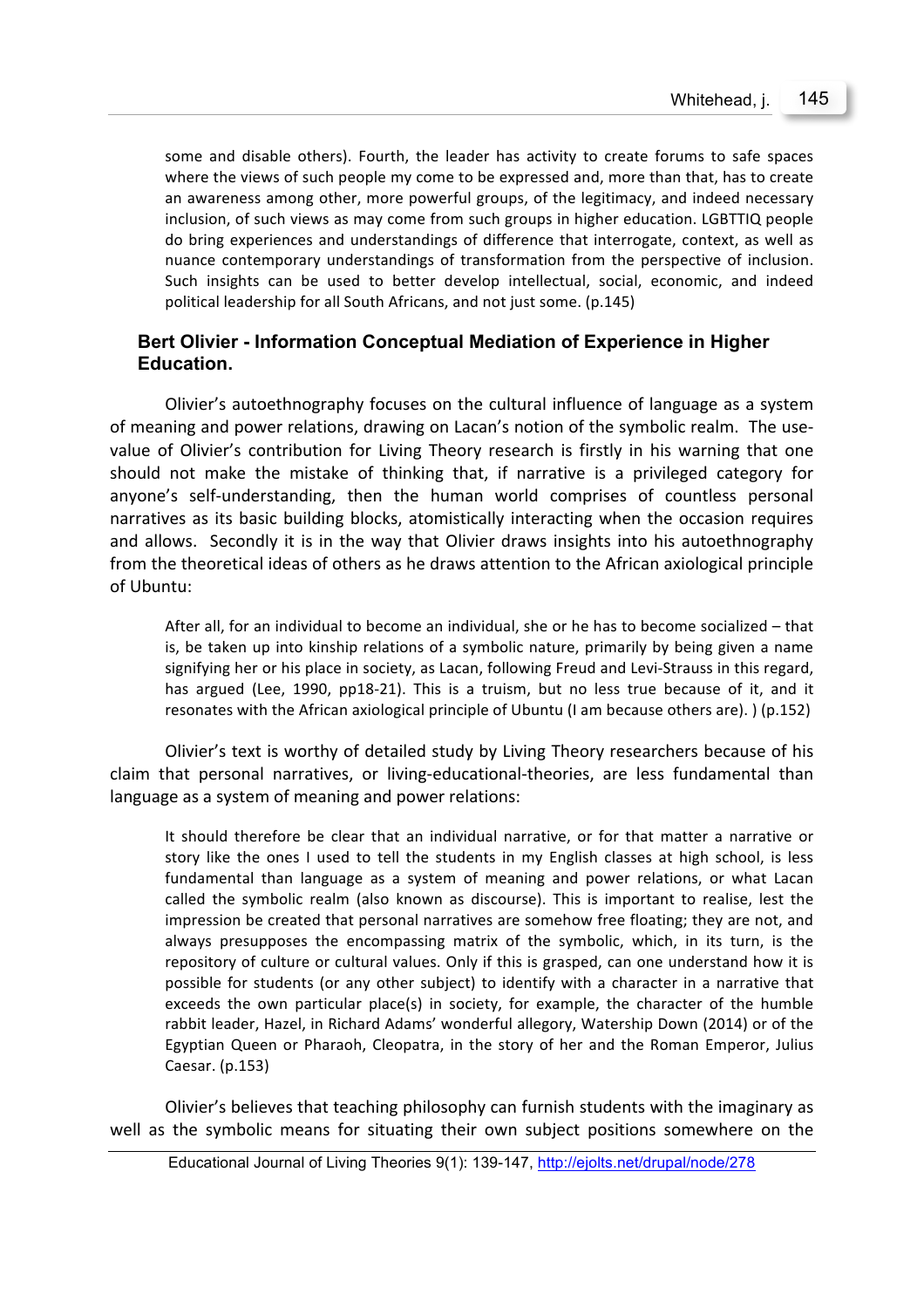spectrum of self-understanding made possible by the novel and the theory in question. Drawing on Gadamer's terms, Olivier claims that it takes them:

...from implicit understanding via explicit interpretation to the point of application as far as their own lives are concerned  $-$  it enables the "fusion of horizons" between their own culturally specific positions, and the meanings opened up by the texts concerned.

In the creation of a living-educational-theory it is indeed important to understand one's own culturally specific position whilst, most significantly, questioning and transcending Olivier's claim through recognizing the importance of each individual's creativity in responding to the possibilities that life itself permits in engaging with and creating meanings and power relations.

#### **Rose Richards - Subject to Interpretation: Autoethnography and the Ethics of Writing about the Embodied Self.**

Richards describes how she used autoethnography for her doctoral research and had to overcome the feeling of being muzzled by other people's narratives of how my life should be. For nearly 20 years Richards remained silent because there was an epistemic break between what she experienced and what she was told her story was.

Richards' autoethnography includes her learning from her work in academic development where she helped students to learn the discourse of academic language. Richards describes taking part in educational biography research where she heard people tell their stories of how they came to academia. Richards researched story telling and narrative tropes. Her discovery of the use writing as a methodology and a form of discovery resonates with Living Theory research, especially as it opened her eyes to the embodied nature of research ethics (p. 163) – a crucial understanding in the creation of any livingeducational-theory  $-$  as is a focus on educational responsibility:

As an autoethnographic researcher I have the following responsibilities to my readers: I must ensure that the reader understands how I am using the methodology, how I am using narrative, how I am using artefacts  $-$  and why. The subjective emotional quality of autoethnography can open a door for unethical behavior. Hence I must be as transparent as possible and my research must be above ethical report.

#### **Claudia Mitchell - Autoethnography as a Wide-Angle Lens on Looking (Inward and Outward): What Difference Can This Make to Our Teaching?**

The editors give special recognition to the influence of Claudia Mitchell in their autoethnographical research. Mitchell considers six propositions about the contributions of autoethnography:

But what can be gained by trying to connect the personal to the cultural and cultural critique? And why is it important that we draw on this self-directed work that draws on memory, history, literature, and so on? Organised around a series of propositions and